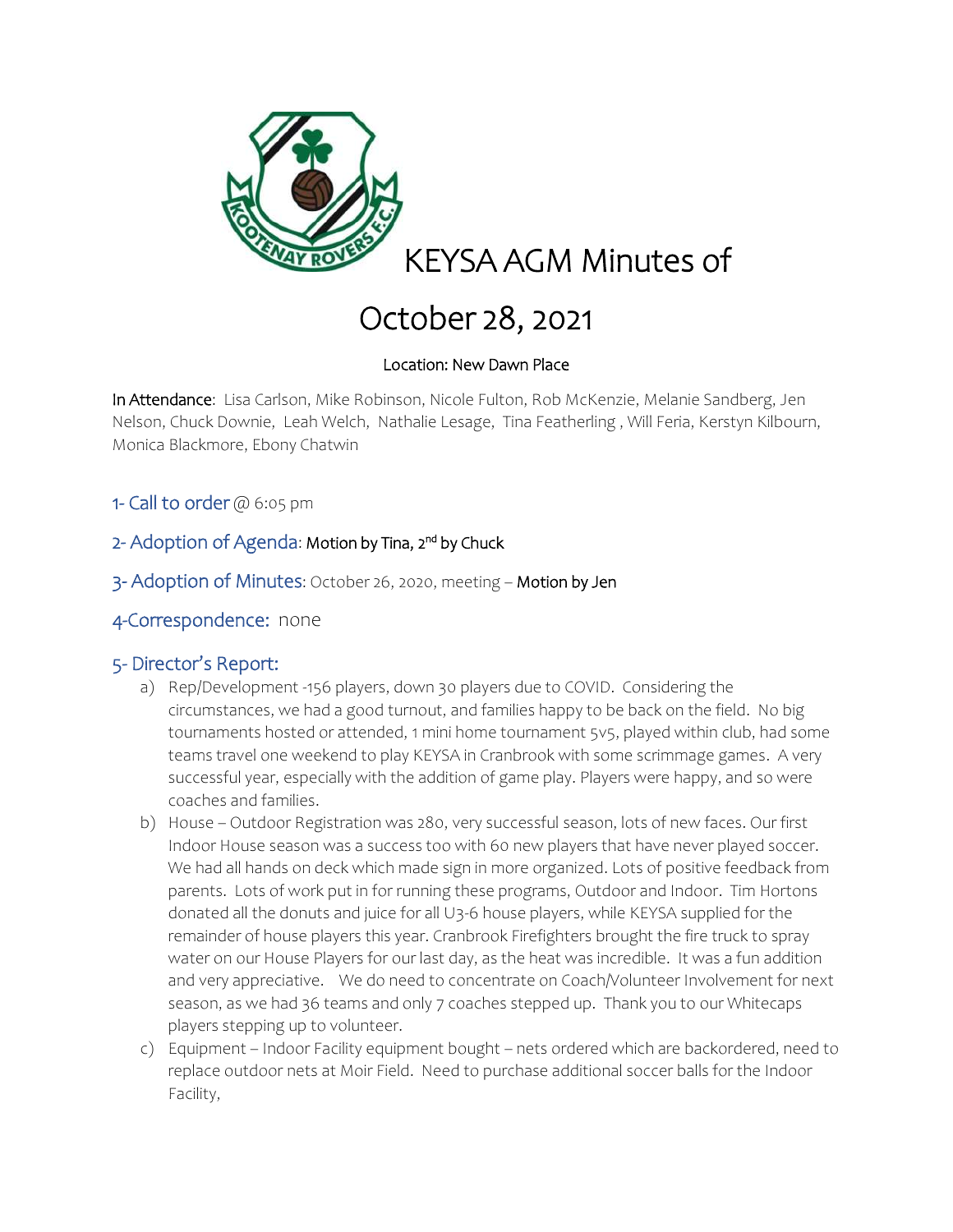- d) Sam Steele nothing to report due to COVID hoping for next year
- e) Indoor Facility: 1 year, successful with numerous user groups booking. Summer months slow and with new Program Developer for Indoor Facility, we are hoping to change that. No major incidents, a couple break in's with slicing the Indoor Facility open, security and wireless internet installed with Tech Grant. Need to get fence up and finish landscaping.
- f) Sponsorship We had a great turn out of House sponsors again this year and we are very thankful. Whitecaps and Rovers Banner will be in the Indoor Facility soon. Thank you letters sent to all Sponsors. If sponsors want Team Pictures, need to say that at sign up. More opportunities to sponsor and have signage in the Indoor Facility.
- g) Inaria Leah to take over ordering jerseys from Inaria. Issues with not receiving our Shorts and socks this year with our Jerseys for House Indoor Soccer. Inaria was good on delivering and packaging, and so far we are happy with the way the Jerseys have held up.
- h) Rec League nothing to report. Replacing Rec League with Program Developer for the Indoor Facility.
- i) PR Getting more views on Facebook and Instagram nice to see positive feedback, and more traffic on our social media sites now. More feedback of people registering as they have seen us on there posting pictures of our accomplishments.
- j) Concession and Lining no concession this year due to COVID, lining was done on 2 fields.

6- Executive Report: We have still have had hours of paperwork to get on the field, and in the Indoor facility due to the changing protocols of COVID. We had a more successful year this year than last. Only club in the East Kootenays to have a season 2 years now during COVID. Tons of work behind the scenes. All in all considering the circumstances, the REP/DEV and House Seasons did well. We are loving the Indoor Facility and the year round soccer KEYSA gets to be a part of now.

## 7 – Financial Statements Approval: Motion by Mike and 2<sup>nd</sup> by Chuck, all in favour.

8. Bylaw/Constitutional Amendments – Amended Bylaws to address the discrepancy with BC Gaming Grant regarding our volunteers and our voting members, also amended Regional to Rockies, Lisa motioned to put forth a change to our Fiscal year to January 1 to December 31<sup>st</sup> going forward with a short 2 month budget added onto this coming year for Nov Dec, all in favour for the change. Motion by Rob, 2<sup>nd</sup> by Mike, All if Favor.

9. Election of Executive/Members at large for board 2020/2021: John Luscher and Elaine Luscher stepping down as Board Members. Kerstyn Kilbourn and Monica Blackmore voted in to be Board Members. Kerstyn Kilbourn will be Co House Chair and Monica Blackmore will be Program Developer for the Indoor Facility, Jen Nelson and Nathalie Lesage to change positions, Jen Nelson to move to Co Sam Steele Chair, and Nathalie Lesage to move to REP/DEV Chair, all other positions to remain the same, Lisa Carlson Chair, Mike Robinson Vice Chair, Rob McKenzie Sponsorship Chair, Tina Featherling Secretary Treasuer/ Conscession and Lining, Ray Morella Equipment Chair, Chuck Downie House Chair, Nicole Fulton PR Chair, 12 positions in our bylaws and 12 positions filled : Motion by Rob, 2<sup>nd</sup> by Mel.